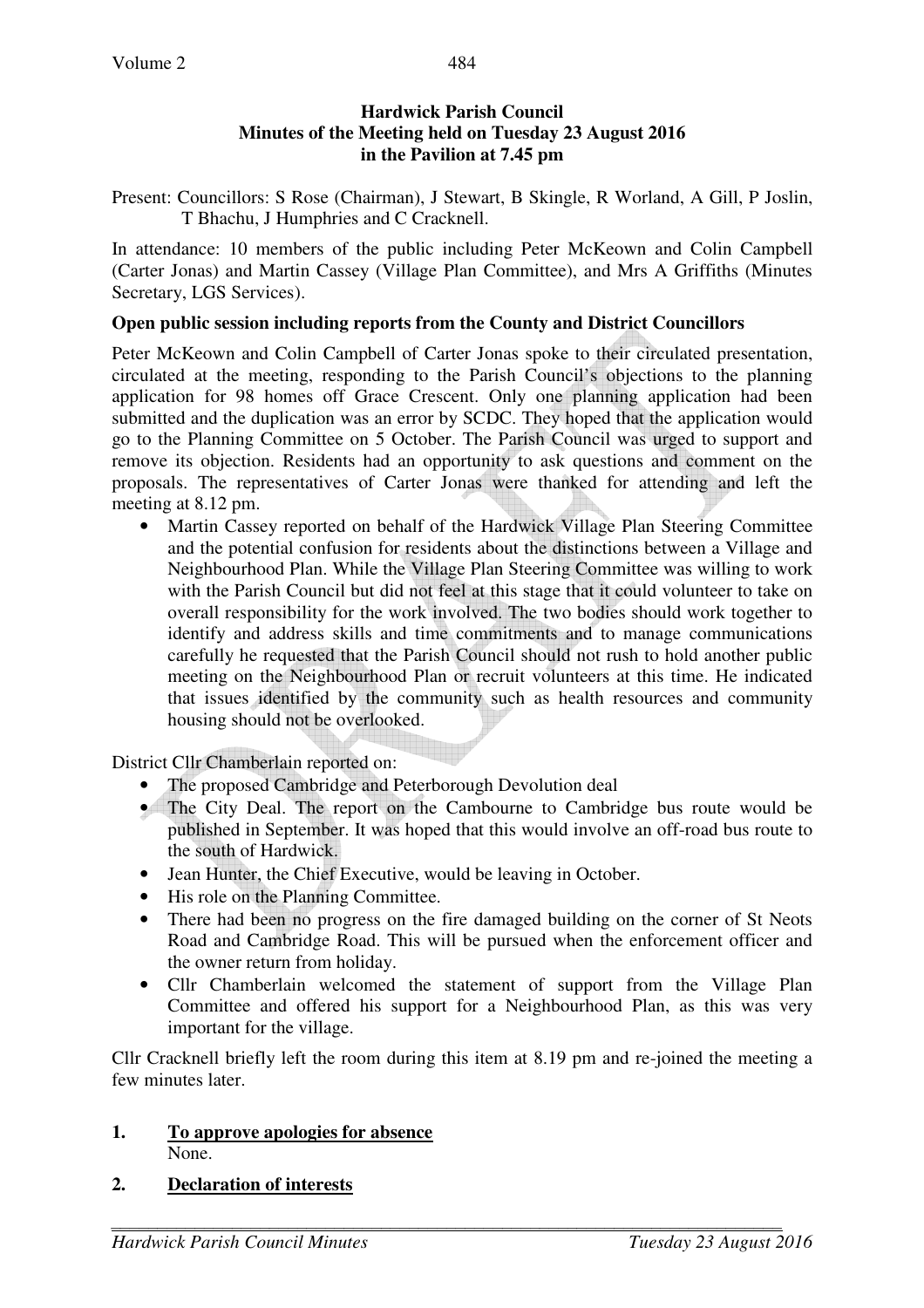Volume 2

- 2.1 To receive declarations of interests from councillors on items on the agenda and details of dispensations held Cllr Stewart declared an interest in item 4.4.3 regarding tree works at 7 Sudeley Grove, as this was his daughter's house.
- 2.2 To receive written and grant any requests for dispensation as appropriate for items on this agenda

None.

# **3. To approve the minutes of the previous meeting on 26 July 2016**

RESOLVED that the minutes of the meeting on 26 July 2016 be approved and signed by the Chairman as a true record, after the following amendments under item 6.1.1: under bullet point 1, change "22" to "2" and replace "and" with "but"; under bullet point 14, change "Hardwick" to "The site"; under bullet point 15, amend to read "a 25 minute journey by bike to the centre of Cambridge"; and under bullet point 22, to add "per development" at the end. (Prop BS, 2nd JS, unanimous)

## **4. Matters arising and carried forward from the last or previous meetings for discussion/decisions**

4.1 (4.1) Neighbourhood Plan report – to consider if the Village Plan Steering Group is to be involved and at what level, and if the Working Group should be given a small budget before the Locality Grant is applied for

Cllr Gill reported on his attendance with Cllr Joslin (Cllr Stewart was abroad and unable to attend), at the last Village Plan Steering Committee meeting and the Village Plan Steering Committee's broad agreement to join in with the Neighbourhood Plan, with caveats. He reported on the need for the Neighbourhood Plan to be community led, including dialogue with organisations. The next steps are to draw up a project plan, set up a Steering Committee, to retain all evidence of consultation and to meet again with the Village Plan Group.

On a proposition by the Chairman, at 8.48 pm the meeting was closed to enable Martin Cassey to speak. The meeting re-opened at 8.50 pm.

4.2 (4.4) Perimeter vegetation at the Recreation Ground – to consider the specification and if works are required to the hedge by the Pavilion and if three willows should be removed

At 8.52 pm the meeting was closed to enable Chris Fuller to speak to his paper previously circulated to members. The meeting re-opened at 8.57 pm.

RESOLVED to obtain quotations for the work as specified in Mr Fuller's report, including cutting back the hedge and removing the willows, as a one-off matter separate from the maintenance contract. (Prop SR, 2nd JS, unanimous)

- 4.3 (4.5) Resident's suggestion that the verges are sown with a wild flower mix RESOLVED to sow a total of 10 pockets of wild flowers, measuring approximately 5m by 2m in an irregular shape, around the following areas: verges in front of the School, the green on the corner of Limes Road and Ellison Lane, around the recreation field and at Cahills Corner and to obtain quotations for the work. (Prop SR, 2nd JH, unanimous)
- 4.4 (5.1) To consider the tree survey and complaints about trees and any quotations received for works identified in the Tree Survey

 Cllr Stewart, having previously declared an interest in item 4.4.3, left the meeting at 9.08 pm.

RESOLVED having considered four tenders to treat the three priority levels as a single tender and to accept the quotation from Peter Oakes for a total of £3405 plus VAT. (Prop PJ, 2nd JH, unanimous)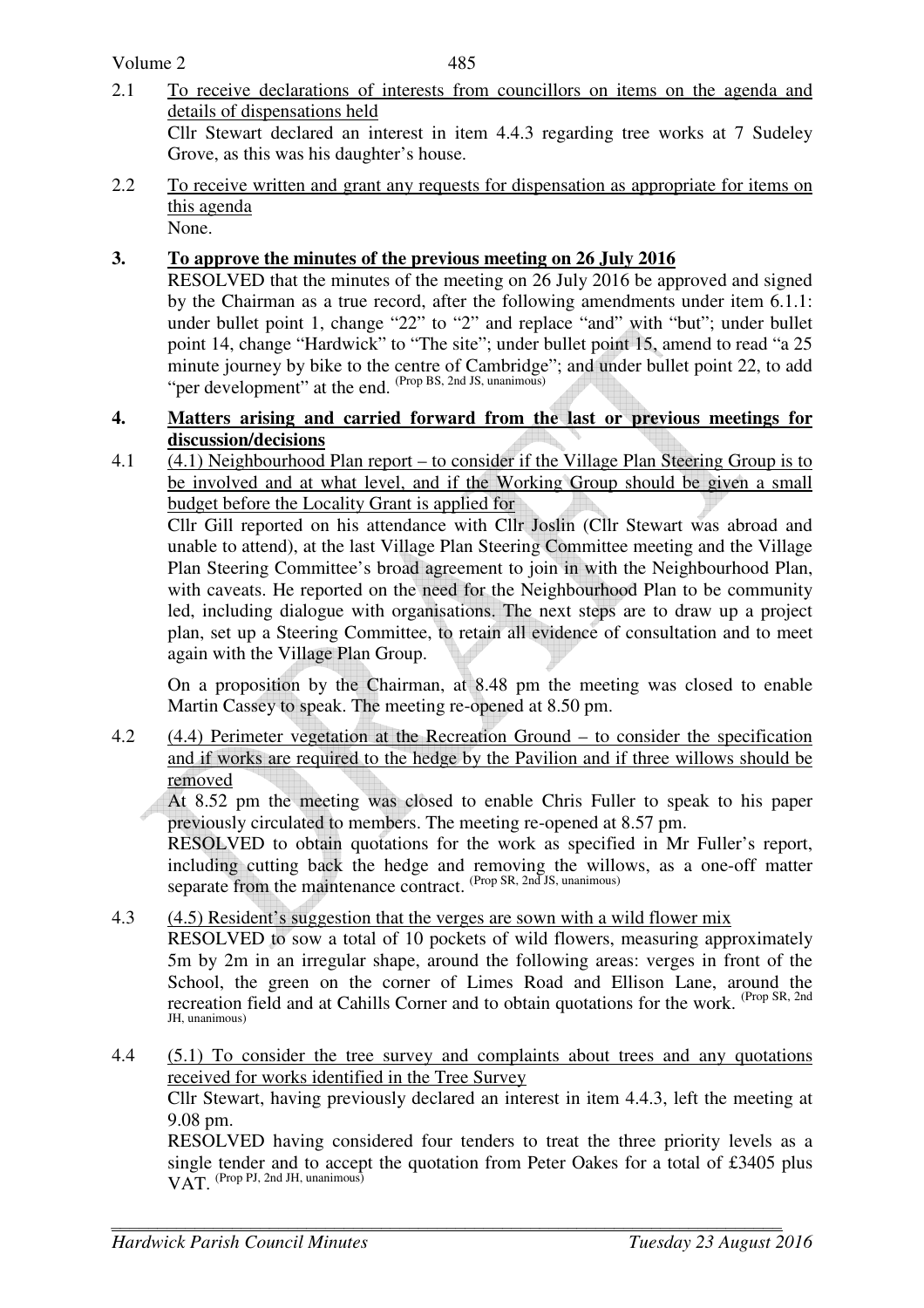## Volume 2

4.4.1 33 Bramley Way – request that two trees are removed

 RESOLVED, given that the insurer had stated there was no evidence to implicate the Parish Council's trees but they would need to be monitored, to leave the trees as they are and to comply with the insurers' requirements. (Prop AG, 2nd JH, unanimous)

4.4.2 6 Sudeley Grove

 RESOLVED that the dead trees should be removed, in accordance with the tree survey schedule. (Prop AG, 2nd JH, unanimous)

#### 4.4.3 7 Sudeley Grove

 RESOLVED that the dead trees should be removed, in accordance with the tree survey schedule. (Prop AG, 2nd JH, unanimous)

Cllr Stewart re-joined the meeting at 9.20 pm.

4.4.4 Willow rear of 86 Limes Road

 RESOLVED given that the tree is in a conservation area, that the Parish Council will apply to SCDC on the resident's behalf for permission to remove branches overhanging his garden back to the boundary, and to inform the resident accordingly. (Prop BS, 2nd AG, unanimous)

## 4.4.5 14 Egremont Road

On a proposition by the Chairman, the meeting was suspended at 9.25 pm to enable the resident to speak to his request that the tree be pruned. The meeting was re-opened at 9.31 pm.

RESOLVED, given that the tree was not identified in the survey as in need of attention, to ask the resident to bear with the situation for six months and to return to the Parish Council if the problems persisted at that time. (Prop SR, 2nd AG, unanimous)

4.4.6 9 Pippin Walk

RESOLVED, given that the tree was healthy and had not been identified on the tree survey, not to take any action at this time.  $(\text{Prop JH}, 2nd AG, \text{unanimous})$ 

A resident's complaint about a tree on land opposite 45 Bramley Way had been referred to the County Council as it was their tree.

4.5 (8.3) To consider the grass cutting and village maintenance tenders for 2017 to 2019 RESOLVED given that only two tenders had been received, to seek further tenders, including from CCC's contractor, and to defer this item to the next meeting.

 RESOLVED, given that the contract for cutting the Millennium footpath had now expired, to seek quotations for this work.

 RESOLVED, given concerns and following complaints that all the footpaths between Main Street and Long Road were overgrown and not being cut, to write to Peter Gaskin at CCC and ask whether the Parish Council will be reimbursed if it arranges to have the footpaths cut. (Prop PJ, 2nd RW, unanimous)

#### 4.6 (8.1) Litter picking to consider arrangements for litter picking on the Parish Council's land

 RESOLVED given that the litter picker had resigned, to advertise the vacancy for the recreation areas in the shop, in Hardwick Happenings and on the notice board, and ask Pat Portlock if the voluntary group would continue with litter picking elsewhere on an ad hoc basis. (Prop PJ, 2nd TB, unanimous)

4.7 (9) To consider if the Council could offer residents an alternative way of speaking with Councilllors and aksing questions outside meetings e.g. via a Council Surgery RESOLVED that there should be no change to the current arrangements.

## **5. Correspondence/communications received**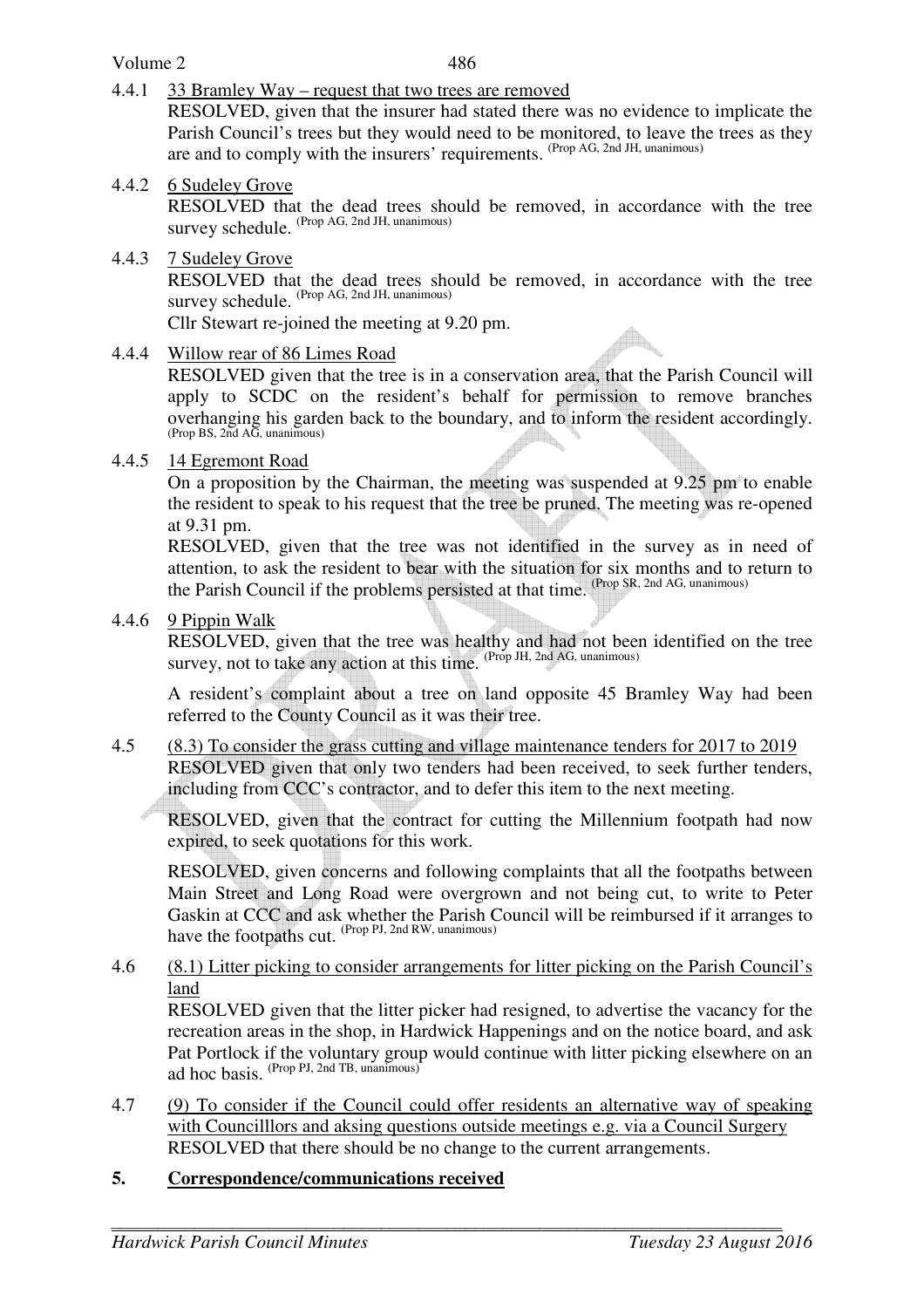None.

- **6. Planning Applications and Decision notices and tree works applications** It was noted that Cllr Gill was still not receiving planning applications.
- 6.1 Planning applications received since the last meeting
- 6.1.1  $(6.1.7)$  S/1840/16/FL 26 Ashmead Drive Two storey rear extension RESOLVED to recommend approval. (Prop AG, 2nd PJ, unanimous)
- 6.1.2 (6.1.8) S/1884/16/FL 105 Bramley Way Garage extension, single storey rear extension and first floor side extension over garage RESOLVED to write to the planners informing them that no plans had been received or shown on the website.
- 6.1.3 (6.1.9) S/1524/16/FL Land to the west of Casa Di Foseta, St Neots Road RESOLVED that the Parish Council had no comments.
- 6.2 SCDC Decision Notices Details of planning permissions granted by SCDC or refusal notices since the last meeting can be viewed on the SCDC Planning Portal at http://plan.scambs.gov.uk/.
- 6.2.1 S/1164/16/FL 8 Main Street Oak framed cartlodge Permission granted.
- 6.2.2 S/1082/16/FL 8 Pippin Walk Single storey front extension Permission granted.
- 6.2.3 S/1438/16/FL 3 Sudeley Grove Two storey side extension replacing garage, rear single storey extension and alterations to porch – Permission granted
- 6.2.4 S/1514/16/FL 18 Hall Drive Single storey front and rear extension Permission granted.
- 6.2.5 APP/W0530/W/16/3146772 18 Hall Drive Erection of a single dwelling within the curtilage of 18 Hall Drive – Appeal upheld by Planning Inspector.
- 6.3 Tree Works
- 6.3.1 84 Main Street RESOLVED to recommend approval. (Prop AG, 2nd JH, unanimous)
- 6.3.2 52 Main Street RESOLVED to recommend approval. (Prop AG, 2nd JH, unanimous)

# **7. Members reports and items for information only**

RESOLVED given that the Parish Council had already commented on the application, that there was presently no basis for reviewing the Parish Council's previous decision on the Grace Crescent application.

RESOLVED to note that the following village projects had already been identified in meetings with developers and SCDC:

- Play area, especially for older children
- Improvement of pitches, all weather pitch, changing facilities
- Allotments
- Library facilities
- Highway improvements
- Parking at The Pastures
- Transport
- Community Facilities

RESOLVED that further consideration of projects to be progressed within the village, which would benefit from S106 funding, will be an agenda item for the next meeting.